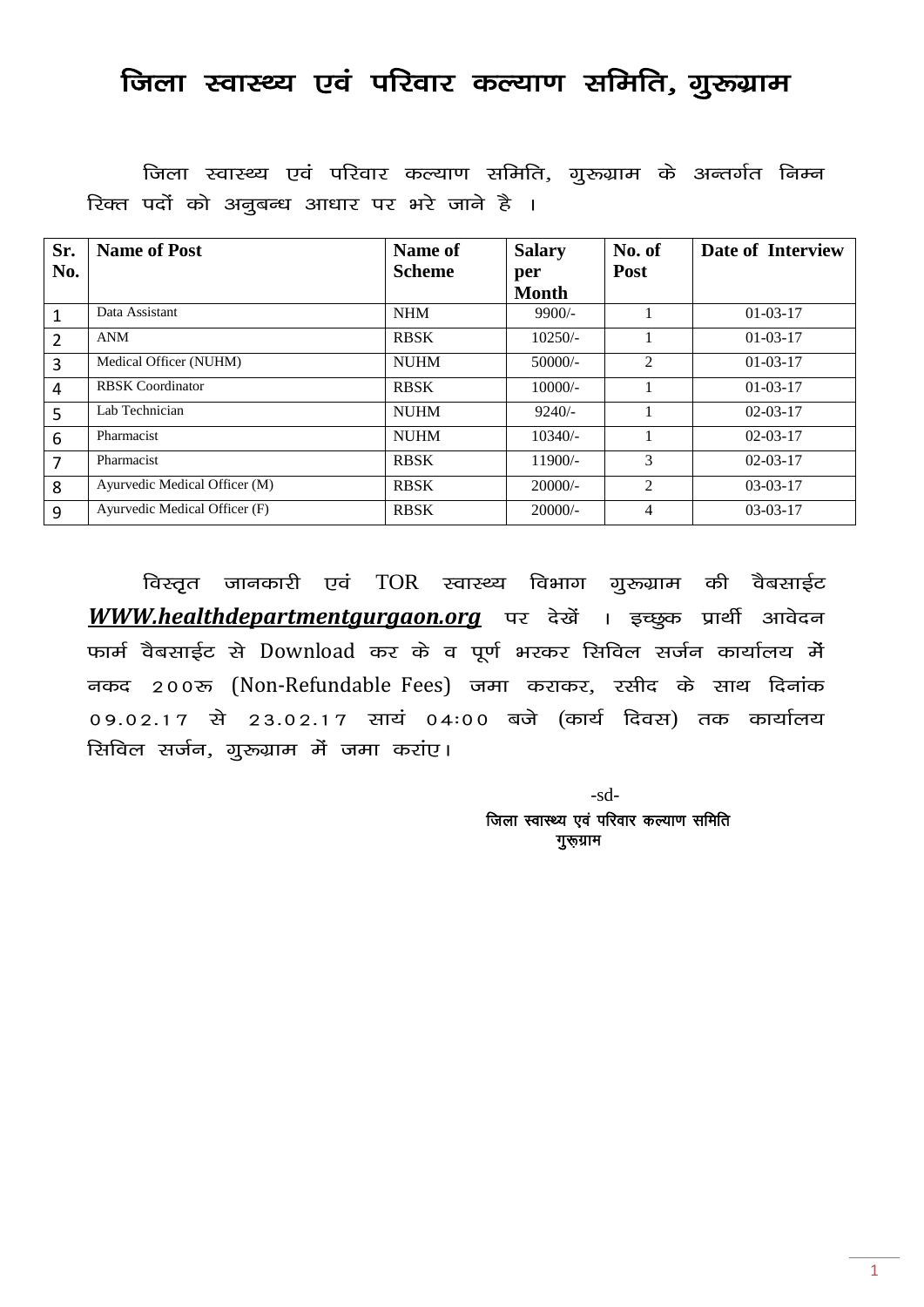## **District Health & Family Welfare Society, Gurugram**

### **Advt. No./Civil Surgeon/GGN/NHM/2017/1 Date:- 09-02-2017**

District Health and Family Welfare Society invites applications for following posts on contract basis and the duration of contract will be upto 31<sup>st</sup> March, 2017.

| <b>Name of Post</b> | <b>Qualification Eligiblity</b>                                                                               | No. of         | Age     | <b>Consolidated</b> | Date of          |
|---------------------|---------------------------------------------------------------------------------------------------------------|----------------|---------|---------------------|------------------|
|                     |                                                                                                               | Post           | Limit   | <b>Salary</b>       | Walk in          |
|                     |                                                                                                               |                |         |                     | <b>Interview</b> |
| Data Assistant      | <b>Essential Qualification/Requirements-</b>                                                                  | $\mathbf{1}$   | Upto 45 | $9900/-$            | $01-03-17$       |
| (HMIS)              | Graduation (50%) from recognized university with PG                                                           |                | years   |                     |                  |
|                     | Diploma<br>Computer<br>in<br>Application                                                                      |                |         |                     |                  |
|                     | (PGDCA/APGDCA/PDCA) with at least 55% marks                                                                   |                |         |                     |                  |
|                     | from recognized university or equivalent.                                                                     |                |         |                     |                  |
|                     | <b>OR</b>                                                                                                     |                |         |                     |                  |
|                     | 'A' Level Copurse Diploma in Computer Application/IT                                                          |                |         |                     |                  |
|                     | from SBTE with 55% Marks OR B.Sc(Comp. Sci.)/BCA                                                              |                |         |                     |                  |
|                     | from recognized university with 55% Marks.                                                                    |                |         |                     |                  |
|                     | Place of Posting- O/o Civil Surgeon Gurugram                                                                  |                |         |                     |                  |
| <b>ANM</b>          | <b>Essential Qualification/Requirements-</b>                                                                  | $\mathbf{1}$   | Upto 45 | $10250/-$           | $01-03-17$       |
| (RBSK)              | ANM/Female Health worker course<br>from                                                                       |                | years   |                     |                  |
| General-1           | recognized institution by Government.                                                                         |                |         |                     |                  |
|                     | Registered with Haryana Nurses Registration                                                                   |                |         |                     |                  |
|                     | Council.                                                                                                      |                |         |                     |                  |
|                     | <b>Desirable Qualification-</b>                                                                               |                |         |                     |                  |
|                     | Computer proficient with familiarity of Data                                                                  |                |         |                     |                  |
|                     | management and commonly used packages like                                                                    |                |         |                     |                  |
|                     | MS word, Power Point and Excel.                                                                               |                |         |                     |                  |
|                     | Post Qualification work experience- Knowledge<br>$\bullet$                                                    |                |         |                     |                  |
|                     | of Hindi upto Matric Standard.                                                                                |                |         |                     |                  |
|                     | Place of Posting- CHC Pataudi, Gurugram                                                                       |                |         |                     |                  |
| Medical             | M.B.B.S. from a recognized institute, registered with                                                         | $\overline{2}$ | Upto 65 | $50000/-$           | $01-03-17$       |
| Officer             | Haryana Medical Council.                                                                                      |                | years   |                     |                  |
| (NUHM)              | <b>DESIRABLE:</b> Knowledge of Hindi up to Matric Standard<br>Place of Posting- UPHC Sukhrali, UPHC Mullahera |                |         |                     |                  |
| <b>RBSK</b>         | Essential:- Masters in Psychology/Education/Social                                                            | 1              | Upto 45 | $10000/-$           | $01-03-17$       |
| Coordinator         | Work/Child Development/MBA/ Master in Public                                                                  |                | years   |                     |                  |
|                     | health (MPH)/ Masters in disability rehabilitation<br>administration (MDRA) (withl-2 year experience in       |                |         |                     |                  |
|                     | health related social activities)                                                                             |                |         |                     |                  |
|                     | Minimum one year diploma in Computer: Application                                                             |                |         |                     |                  |
|                     | through any Govt.                                                                                             |                |         |                     |                  |
|                     | Approved Universities or Computer Centers only (No<br>certificate of any local private computer centre would  |                |         |                     |                  |
|                     | be considered at any cost) i.e. PGDCA, O/A                                                                    |                |         |                     |                  |
|                     | /Level, One year Hartron diploma etc.                                                                         |                |         |                     |                  |
|                     | Place of Posting- GH Sec-10, Gurugram                                                                         |                |         |                     |                  |
| Lab                 | Essential:-<br>Diploma in Medical Lab. technology from<br>$\bullet$                                           | $\mathbf{1}$   | Upto 55 | $9240/-$            | $02 - 03 - 17$   |
| Technician          | recognized institution.                                                                                       |                | years   |                     |                  |
| (NUHM)              | Hindi up to Matric.<br>$\bullet$                                                                              |                |         |                     |                  |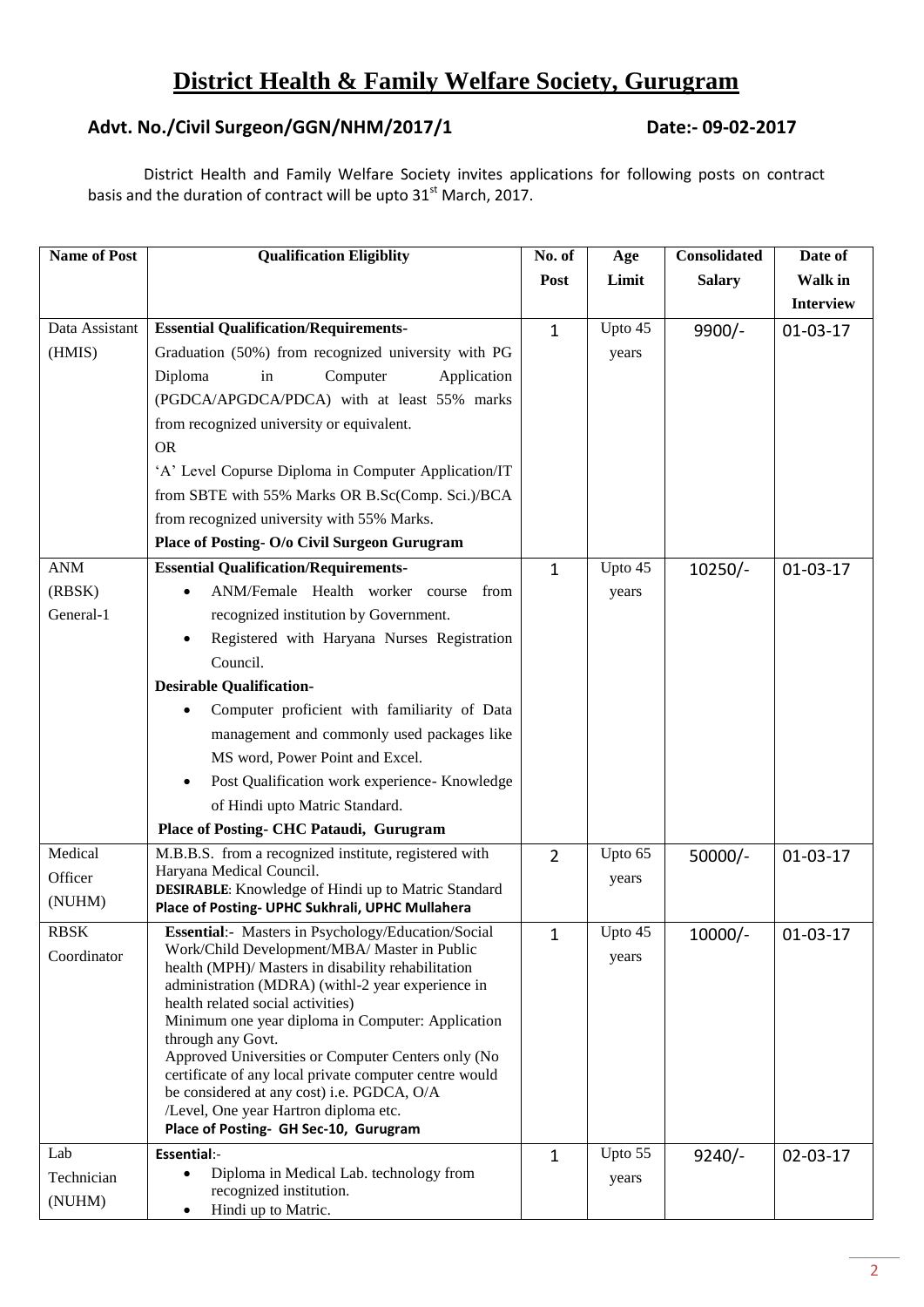| General-1     | EXPERIENCE: 2 year of experience as Lab. Technician<br>in reputed organization.<br><b>DESIRABLE:</b> Computer proficiency with familiarity of<br>Data management and commonly used packages like MS<br>word, Power Point and Excel etc. Knowledge of Hindi<br>up to Matric standard.<br>Place of Posting- UPHC Sukhrali |                |         |           |                |
|---------------|-------------------------------------------------------------------------------------------------------------------------------------------------------------------------------------------------------------------------------------------------------------------------------------------------------------------------|----------------|---------|-----------|----------------|
| Pharmacist    | <b>Essential Qualification</b>                                                                                                                                                                                                                                                                                          | $\mathbf{1}$   | Upto 45 | $10340/-$ | $02 - 03 - 17$ |
| (NUHM)        | Degree/Diploma in pharmacy from recognised institute,                                                                                                                                                                                                                                                                   |                | years   |           |                |
| General-1     | it should be registration with Haryana pharmacy Council.                                                                                                                                                                                                                                                                |                |         |           |                |
|               | Preference will be given to the person having one year<br>post qualification experience<br><b>Place of Posting- UPHC Chauma</b>                                                                                                                                                                                         |                |         |           |                |
| Pharmacist    |                                                                                                                                                                                                                                                                                                                         |                |         |           |                |
|               | <b>Essential Qualification/Requirements-</b>                                                                                                                                                                                                                                                                            | 3              | Upto 45 | $11900/-$ | $02 - 03 - 17$ |
| (RBSK)        | Minimum Qualification is $12th$ , D Pharma,                                                                                                                                                                                                                                                                             |                | years   |           |                |
| (These posts) | Pharmacist<br>1948<br>notification<br>act<br>from                                                                                                                                                                                                                                                                       |                |         |           |                |
| are vacant    | recognized institution by government.                                                                                                                                                                                                                                                                                   |                |         |           |                |
| under         | Valid Registration with the Pharmacy council of                                                                                                                                                                                                                                                                         |                |         |           |                |
| Category      | Haryana.                                                                                                                                                                                                                                                                                                                |                |         |           |                |
| General-2     | Computer proficiency with familiarity of Data                                                                                                                                                                                                                                                                           |                |         |           |                |
| $BC(A)-1$     | Management and commonly used packages like                                                                                                                                                                                                                                                                              |                |         |           |                |
|               | MS word, Power Point and Excel.                                                                                                                                                                                                                                                                                         |                |         |           |                |
|               | <b>Desirable Qualification-</b>                                                                                                                                                                                                                                                                                         |                |         |           |                |
|               | Post Qualification work experience - Minimum                                                                                                                                                                                                                                                                            |                |         |           |                |
|               | 2 year of work experience Knowledge of Hindi                                                                                                                                                                                                                                                                            |                |         |           |                |
|               | upto Matric Standard.                                                                                                                                                                                                                                                                                                   |                |         |           |                |
|               | Place of Posting- UPHC Pataudi-1, GH Sohna-2                                                                                                                                                                                                                                                                            |                |         |           |                |
|               |                                                                                                                                                                                                                                                                                                                         |                |         |           |                |
|               |                                                                                                                                                                                                                                                                                                                         |                |         |           |                |
| Ayurvedic     | <b>Essential:</b><br><b>Educational Qualification for AMO</b>                                                                                                                                                                                                                                                           | $\overline{2}$ | Upto 40 | $20000/-$ | 03-03-17       |
| Medical       | A degree in Ayurveda System of medicines from any                                                                                                                                                                                                                                                                       |                | years   |           |                |
| Officer       | university/Institution recognized by the Government.                                                                                                                                                                                                                                                                    |                |         |           |                |
| (Male)        | Registered with Board of Ayurveda and Unani System of                                                                                                                                                                                                                                                                   |                |         |           |                |
| (These posts  | medicine in Haryana<br><b>Educational Qualification for UMO</b>                                                                                                                                                                                                                                                         |                |         |           |                |
| are vacant    | A degtree in Unani/TYibba from any university/                                                                                                                                                                                                                                                                          |                |         |           |                |
| under         | Institution recognized by the Government.                                                                                                                                                                                                                                                                               |                |         |           |                |
| Category      | Registered with Boardf of Ayurveda and unani System                                                                                                                                                                                                                                                                     |                |         |           |                |
| General-1 and | of medicine in Haryana<br><b>Essential Qualification for HMO</b>                                                                                                                                                                                                                                                        |                |         |           |                |
| BC(A)1        | A degree in Homeopathy from the institute mentioned in                                                                                                                                                                                                                                                                  |                |         |           |                |
| Category)     | second & third schedule of Homeopathy Central Council                                                                                                                                                                                                                                                                   |                |         |           |                |
|               | Act 1973.                                                                                                                                                                                                                                                                                                               |                |         |           |                |
|               | Registered with State Council of Homeopathy System of<br>Medicine, Haryana/ Central Council of Homeopathy                                                                                                                                                                                                               |                |         |           |                |
|               | System of Medicine.                                                                                                                                                                                                                                                                                                     |                |         |           |                |
|               | <b>Essential Qualificatins for Yoga</b>                                                                                                                                                                                                                                                                                 |                |         |           |                |
|               | A degree in BNYS from any university/Institution                                                                                                                                                                                                                                                                        |                |         |           |                |
|               | established by law and recognized by Government.<br>Registered with Board of Ayurveda and Unani System of                                                                                                                                                                                                               |                |         |           |                |
|               | medicine in Haryana.                                                                                                                                                                                                                                                                                                    |                |         |           |                |
|               | <b>Essential Qualification for Siddha</b>                                                                                                                                                                                                                                                                               |                |         |           |                |
|               | B.S.M.S Siddha Medicine and Surgery from any<br>university/Institution established by law and recognized                                                                                                                                                                                                                |                |         |           |                |
|               | by Government.                                                                                                                                                                                                                                                                                                          |                |         |           |                |
|               | Registered by Central council of Indian Medicine                                                                                                                                                                                                                                                                        |                |         |           |                |
|               | (CCIM)                                                                                                                                                                                                                                                                                                                  |                |         |           |                |
|               | Age: Maximum Upto 40 years<br>Desirable :                                                                                                                                                                                                                                                                               |                |         |           |                |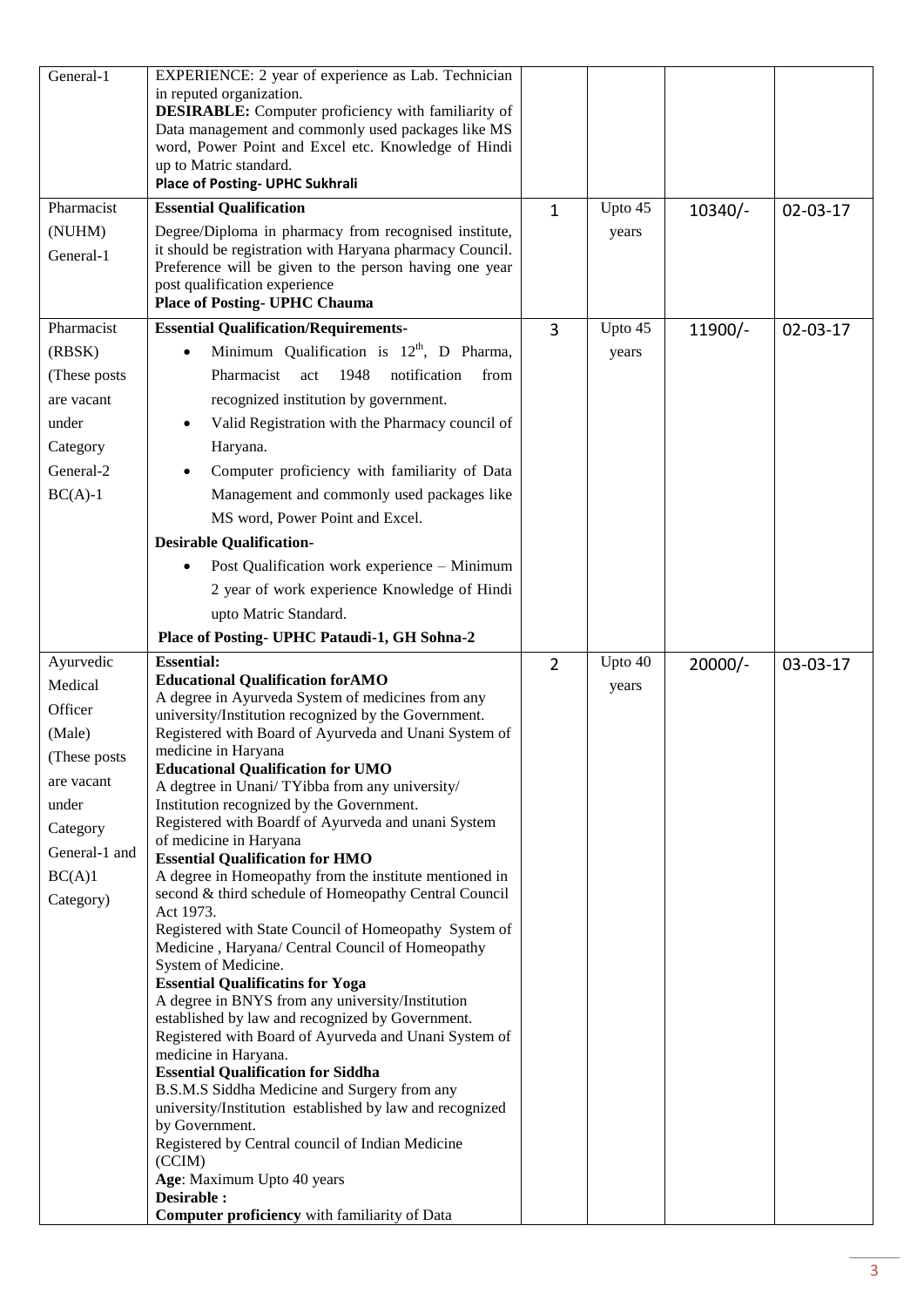|               | management and commonly used packages like MS                               |   |         |           |          |
|---------------|-----------------------------------------------------------------------------|---|---------|-----------|----------|
|               | word, Power Point and Excel                                                 |   |         |           |          |
|               | Knowledge of Hindi                                                          |   |         |           |          |
|               | <b>Post Qualification experience-</b>                                       |   |         |           |          |
|               | Minimum 2 years of work experience                                          |   |         |           |          |
|               | <b>Place of Posting- CHC Pataudi-1, CHC</b>                                 |   |         |           |          |
|               | Farukhnagar-1                                                               |   |         |           |          |
| Ayurvedic     | <b>Essential:</b>                                                           | 4 | Upto 40 | $20000/-$ | 03-03-17 |
| Medical       | <b>Educational Qualification for AMO</b>                                    |   | years   |           |          |
| Officer       | A degree in Ayurveda System of medicines from any                           |   |         |           |          |
|               | university/Institution recognized by the Government.                        |   |         |           |          |
| (Female)      | Registered with Board of Ayurveda and Unani System of                       |   |         |           |          |
| (These posts) | medicine in Haryana                                                         |   |         |           |          |
| are vacant    | <b>Educational Qualification for UMO</b>                                    |   |         |           |          |
|               | A degtree in Unani/TYibba from any university/                              |   |         |           |          |
| under         | Institution recognized by the Government.                                   |   |         |           |          |
| Category      | Registered with Boardf of Ayurveda and unani System                         |   |         |           |          |
| General-4)    | of medicine in Haryana<br><b>Essential Qualification for HMO</b>            |   |         |           |          |
|               | A degree in Homeopathy from the institute mentioned in                      |   |         |           |          |
|               | second & third schedule of Homeopathy Central Council                       |   |         |           |          |
|               | Act 1973.                                                                   |   |         |           |          |
|               | Registered with State Council of Homeopathy System of                       |   |         |           |          |
|               | Medicine, Haryana/ Central Council of Homeopathy                            |   |         |           |          |
|               | System of Medicine.                                                         |   |         |           |          |
|               | <b>Essential Qualificatins for Yoga</b>                                     |   |         |           |          |
|               | A degree in BNYS from any university/Institution                            |   |         |           |          |
|               | established by law and recognized by Government.                            |   |         |           |          |
|               | Registered with Board of Ayurveda and Unani System of                       |   |         |           |          |
|               | medicine in Haryana.                                                        |   |         |           |          |
|               | <b>Essential Qualification for Siddha</b>                                   |   |         |           |          |
|               | B.S.M.S Siddha Medicine and Surgery from any                                |   |         |           |          |
|               | university/Institution established by law and recognized                    |   |         |           |          |
|               | by Government.                                                              |   |         |           |          |
|               | Registered by Central council of Indian Medicine                            |   |         |           |          |
|               | (CCIM)                                                                      |   |         |           |          |
|               | Age: Maximum Upto 40 years                                                  |   |         |           |          |
|               | Desirable :                                                                 |   |         |           |          |
|               | <b>Computer proficiency</b> with familiarity of Data                        |   |         |           |          |
|               | management and commonly used packages like MS                               |   |         |           |          |
|               | word, Power Point and Excel                                                 |   |         |           |          |
|               | Knowledge of Hindi                                                          |   |         |           |          |
|               | <b>Post Qualification experience-</b><br>Minimum 2 years of work experience |   |         |           |          |
|               | Place of Posting- GH Sec-10-2, CHC Farukhnagar-1,                           |   |         |           |          |
|               | <b>GH</b> Sohna-1)                                                          |   |         |           |          |
|               |                                                                             |   |         |           |          |

#### **Important Instructions:**

- The applicants should apply on prescribed Application Performa available on website: [www.healthdepartmentgurgaon.org](http://www.healthdepartmentgurgaon.org/) on payment of Rs. 200/- only (Non refundable fees) per application and deposit fees receipt with application form at O/o Civil Surgeon, Gurugram.
- If a candidate applies for more than one post, he/she shall to apply on separate application form along with receipt and all relevant documents.
- Application Form received after 04:00 pm on 23-02-2017 will not be entertained due to any reason.
- Filled applications complete in all respects along with photocopies of all relevant certificates (proof of residence ans Caste/Category Certificate issued by appropriate authorities is must) should reach in the office of DH&FW Society (O/o Civil Surgeon , Gurugram) by 23-02-2017 up to 04:00 pm.
- Number of posts can be increased/decreased or can be completely withdrawn without any prior information or corrigendum as per the state guidelines.
- Original documents in support of academic qualifications and work experience shall be required to be produced at the time of interview. Preference will be given to the candidate residing in local area and proof of residence is must.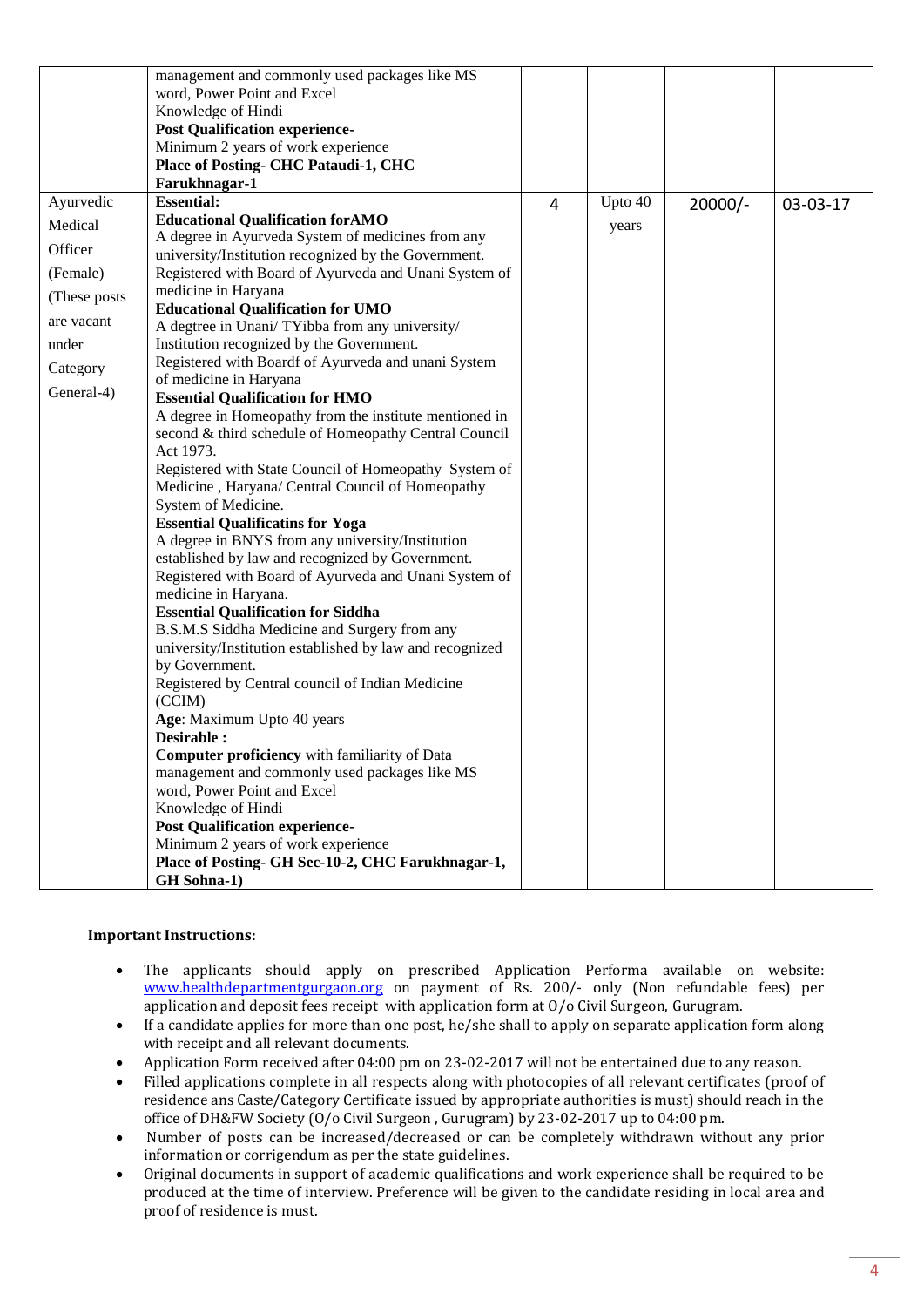- Any additional work/placement under NHM can be assigned by appointing authority.
- No TA/DA will be paid for coming for interview and tests etc.
- Reservation of posts will be as per Govt. rules. The candidate seeking selection under Ex-servicemen category will have to deposit eligibility certificate from respective Zila Sainik Board to become eligible, issued/renewed before the last date of this advertisement.
- All posts are non transferable but Candidate can be posted anywhere in the District Gurugram in case of exigencies.
- No separate letter will be sent for test/interview.
- The candidature of the candidate will be purely provisional for all the posts and will be subject to test/computer/interview/joining duty, it is found that candidate does not full fill any of the eligibility criteria or information furnished by the candidate is incorrect or false, his/her appointment on contract is liable to be terminated immediately.
- **Candidate should reach for the Test (written. Computer, Tally which ever applicable) and interview with all original documents/certificates in office of Civil Surgeon, Gurugram at 10:00 am as per following schedule.**
- In case of unsatisfactory performance and conduct the services will be terminated.
- **Written Test will be conducted for every post except Doctor & Class –IV.**
- All disputes are subject to Gurugram jurisdiction.
- Dispute if shall be decided by the sole arbitrator of the DH&FWS Gurugram & Gurugram Courts and their decision shall be final.

| Sr.<br>No.   | <b>Name of Post</b>              | No. of Post    | Last date of<br><b>Application Form</b><br><b>Submission</b> | <b>Date Interview</b> | Time & Place<br>of Test/<br><b>Interview</b> |
|--------------|----------------------------------|----------------|--------------------------------------------------------------|-----------------------|----------------------------------------------|
| $\mathbf{1}$ | Data Assistant                   |                |                                                              | $01-03-17$            |                                              |
| 2            | <b>ANM</b>                       |                |                                                              | $01-03-17$            |                                              |
| 3            | Medical Officer (NUHM)           | $\overline{2}$ |                                                              | $01-03-17$            |                                              |
| 4            | <b>RBSK</b> Coordinator          |                |                                                              | $01-03-17$            |                                              |
| 5            | Lab Technician                   |                |                                                              | $02 - 03 - 17$        | 0/o Civil                                    |
| 6            | Pharmacist                       | 1              | 23-02-2017<br>Upto at 4:00 PM                                | $02 - 03 - 17$        | Surgeon,<br>Gurugram at                      |
| 7            | Pharmacist                       | 3              |                                                              | $02 - 03 - 17$        | $10:00$ am                                   |
| 8            | Ayurvedic Medical Officer        | $\overline{2}$ |                                                              | $03-03-17$            |                                              |
|              | (Male)                           |                |                                                              |                       |                                              |
| 9            | <b>Ayurvedic Medical Officer</b> | 4              |                                                              | $03-03-17$            |                                              |
|              | (Female)                         |                |                                                              |                       |                                              |

**-sd-District Health & Family Welfare Society Gurugram**